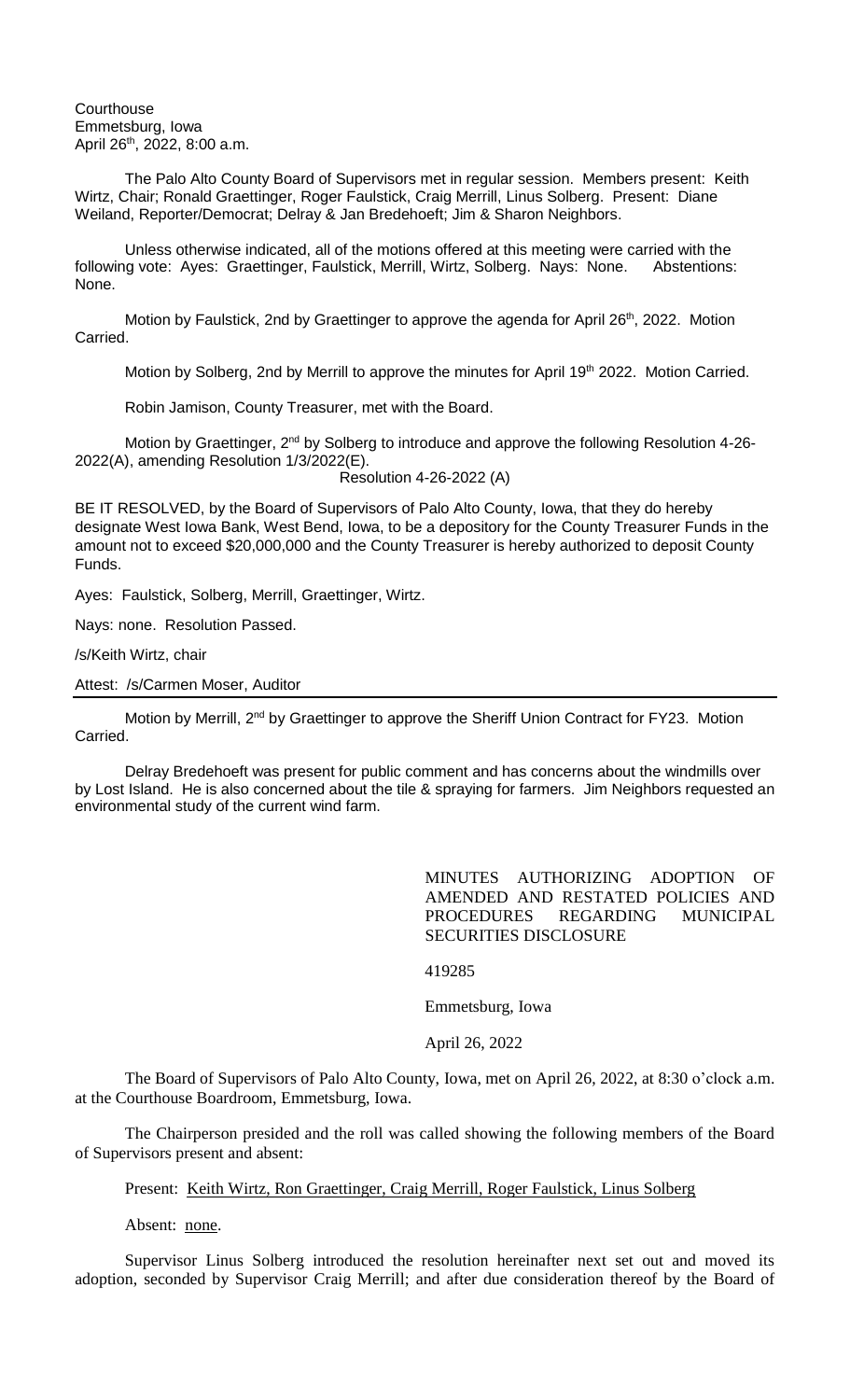Supervisors, the Chairperson put the question upon the adoption of the said resolution and the roll being called, the following named Supervisors voted:

Ayes: Faulstick, Solberg, Merrill, Graettinger, Wirtz.

Nays: none.

Whereupon, the Chairperson declared the resolution duly adopted as hereinafter set out.

• • • • •

At the conclusion of the meeting, and upon motion and vote, the Board of Supervisors adjourned.

/s/Keith Wirtz, Chairperson, Board of Supervisors

Attest:/s/Carmen Moser, County Auditor

## RESOLUTION NO. 4-26-2022 (B)

Resolution Authorizing Adoption of Amended and Restated Policies and Procedures Regarding Municipal Securities Disclosure

WHEREAS, pursuant to the laws of the State of Iowa, Palo Alto County, Iowa (the "County") has publicly offered, and likely will issue and publicly offer in the future, its notes, bonds or other obligations (the "Bonds"); and

WHEREAS, in November of 2014, the County adopted certain Policies and Procedures Regarding Municipal Securities Disclosure (the "Original Disclosure Policy") to be followed in connection with the issuance and on-going administration of publicly offered Bonds; and

WHEREAS, as a result of certain changes in federal law, the County deems it necessary and desirable to amend and restate the Original Disclosure Policy; and

WHEREAS, the proposed Amended and Restated Policies and Procedures Regarding Municipal Securities Disclosure are attached hereto as Exhibit A (the "Disclosure Policies and Procedures"); and

NOW, THEREFORE, Be It Resolved by the Board of Supervisors of Palo Alto County, Iowa, as follows:

Section 1. The Disclosure Policies and Procedures attached hereto as Exhibit A are hereby adopted and shall be dated as of the date hereof.

Section 2. All resolutions or parts of resolutions in conflict herewith are hereby repealed to the extent of such conflict.

Passed and approved April 26, 2022.

/s/Keith Wirtz, Chairperson, Board of Supervisors

Attest: /s/Carmen Moser, County Auditor

Policies and procedures on file in the Auditor's Office.

Motion by Ron Graettinger, 2<sup>nd</sup> by Craig Merrill to approve the dissemination agent agreement with Piper Sandler. Motion Carried.

Committee Reports: Roger—jail demolition; Ron—Headstart review; Keith—Early Childhood & Raccoon Watershed meeting.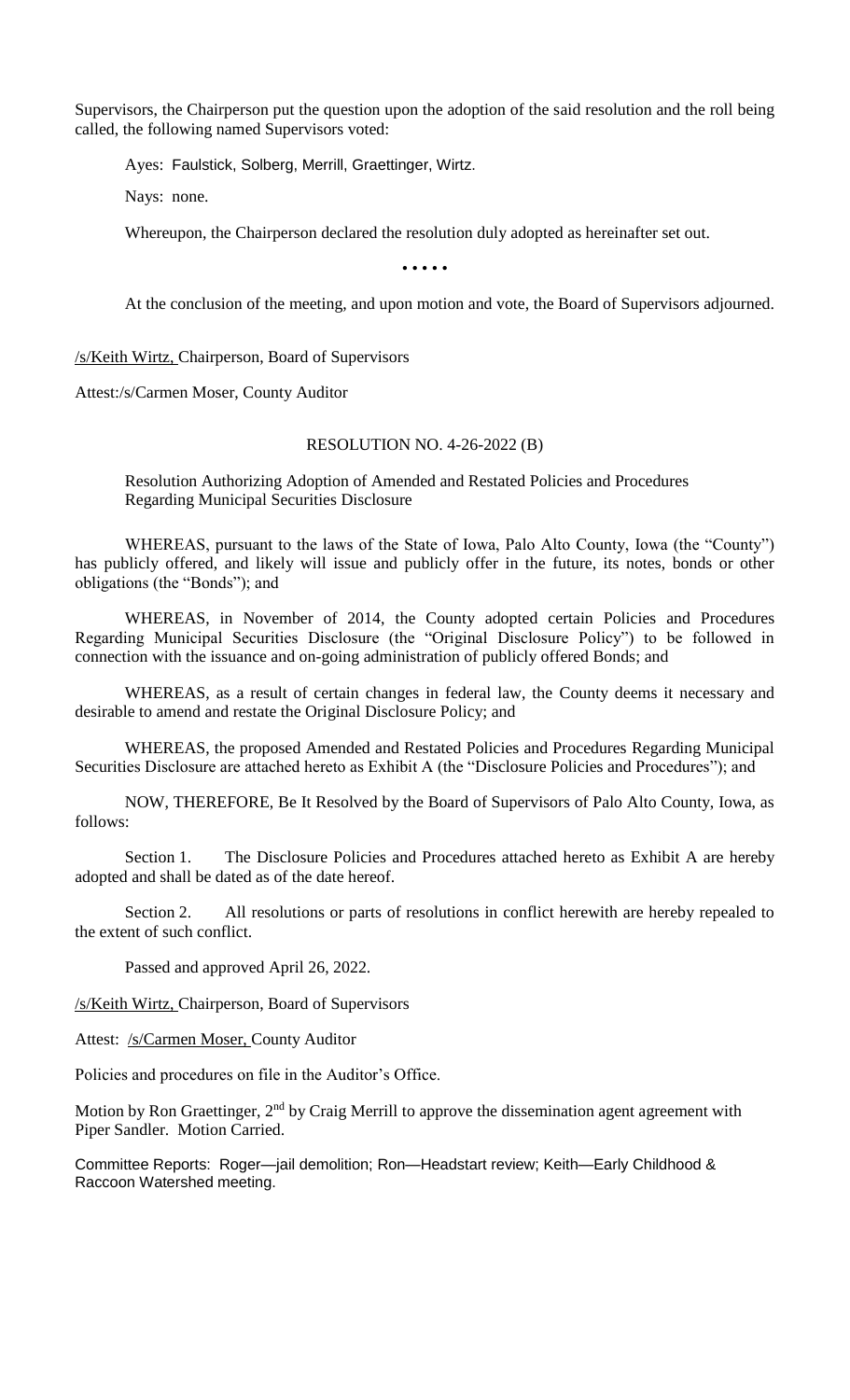Motion by Roger Faulstick, 2<sup>nd</sup> by Ron Graettinger to introduce and approve the following Resolution.

## RESOLUTION # 4-26-22 NOTICE OF PUBLIC HEARING AMENDMENT OF CURRENT COUNTY BUDGET 2021/2022

The Board of Supervisors met this date for the purpose of amending the current FY22 County Budget. No objectors were present therefore,

BE IT RESOLVED BY THE BOARD OF SUPERVISORS OF PALO ALTO COUNTY TO adopt the amended budget as published and change the following appropriations as listed:

| <b>Dept</b>   | <b>Department</b>                                                     | Appropriation<br><b>Prior to</b> | Appropriation<br><b>Adjustment</b><br>Per | Final<br><b>Appropriation</b><br>Per |
|---------------|-----------------------------------------------------------------------|----------------------------------|-------------------------------------------|--------------------------------------|
| <b>Number</b> | <b>Title</b>                                                          | <b>Resolution</b>                | <b>Resolution</b>                         | <b>Resolution</b>                    |
| 02            | Auditor (Elections)                                                   | \$86,900                         | \$25,000                                  | \$111,900                            |
| 05            | <b>Sheriff</b>                                                        | \$792,648                        | \$10,523                                  | \$803,171                            |
| 05            | <b>Sheriff Reserve</b>                                                | \$3,800                          | \$780                                     | \$4,580                              |
| 20            | <b>County Engineer</b>                                                | \$6,703,314                      | \$1,077,191                               | \$7,780,505                          |
| 20            | County Engineer Secondary Roads Capital Projects Bond Fund<br>(30004) | \$0                              | \$500,000                                 | \$500,000                            |
| 22            | Conservation                                                          | \$628,196                        | \$6,056                                   | \$634,252                            |
| 55            | <b>Brink Building</b>                                                 | \$18,200                         | \$400                                     | \$18,600                             |
| 60            | <b>Mental Health Administration</b>                                   | \$374,872                        | \$128,000                                 | \$502,872                            |
| 71            | Solid Waste Disposal                                                  | \$547,170                        | \$40,407                                  | \$587,577                            |
| 73            | <b>IRVM</b>                                                           | \$168,053                        | \$5,006                                   | \$173,059                            |
| 74            | Zoning & Sanitation                                                   | \$160,671                        | \$500                                     | \$161,171                            |
| 99            | Non Departmental (Capital Projects Fund 30005)                        | \$0                              | \$600,000                                 | \$600,000                            |
| 99            | Non Departmental (Other Policy & Admin)                               | \$92,496                         | \$16,326                                  | \$108,822                            |
| 99            | Non Departmental (Insurance/Bond)                                     | \$112,500                        | \$9,880                                   | \$122,380                            |

Adopted this 26th day of April, 2022 by the Palo Alto County Board of Supervisors, with the vote thereon being as follows: Ayes: Faulstick, Solberg, Merrill, Graettinger, Wirtz. Nays: none. Resolution Carried.

## /s/Keith Wirtz, Chairman /s/Keith Wirtz, Chairman /s/Keith Wirtz, Chairman

Motion by Solberg, seconded by Faulstick to approve the claims and drainage claims for April 26, 2022. Motion Carried.<br>General Basic Fund

| Buildings                 | 3400.00                                                                                                                                                                                                                                                                 |
|---------------------------|-------------------------------------------------------------------------------------------------------------------------------------------------------------------------------------------------------------------------------------------------------------------------|
| Consultants               | 1000.00                                                                                                                                                                                                                                                                 |
| Minor Equip & Hand Tools  | 35.46                                                                                                                                                                                                                                                                   |
| Cash Allowances           | 50.00                                                                                                                                                                                                                                                                   |
| Consultants               | 86.00                                                                                                                                                                                                                                                                   |
| Photocopy & Dup. Serv.    | 166.00                                                                                                                                                                                                                                                                  |
| Stationery/Forms/Gen Ofc  | 146.00                                                                                                                                                                                                                                                                  |
| Wages-Temp, Pt. Time Empl | 1100.00                                                                                                                                                                                                                                                                 |
| Stationery/Forms/Gen Ofc  | 56.44                                                                                                                                                                                                                                                                   |
| Minor Equip & Hand Tools  | 11.99                                                                                                                                                                                                                                                                   |
| Minor MV Parts & Access   | 948.75                                                                                                                                                                                                                                                                  |
| utilities                 | .84                                                                                                                                                                                                                                                                     |
|                           | 173.97                                                                                                                                                                                                                                                                  |
| Buildings                 | 175.00                                                                                                                                                                                                                                                                  |
| Employee Mileage & Subs.  | 141.90                                                                                                                                                                                                                                                                  |
|                           | 480.00                                                                                                                                                                                                                                                                  |
|                           | 349.78                                                                                                                                                                                                                                                                  |
| Animal Bounties & Apiaris | 350.00                                                                                                                                                                                                                                                                  |
|                           | 1054.00                                                                                                                                                                                                                                                                 |
| Water & Sewer             | 71.19                                                                                                                                                                                                                                                                   |
| Recreational Supplies     | 808.88                                                                                                                                                                                                                                                                  |
| Custodial Supplies        | 149.52                                                                                                                                                                                                                                                                  |
|                           | 25.98                                                                                                                                                                                                                                                                   |
| Photocopy & Dup. Serv.    | 47.05                                                                                                                                                                                                                                                                   |
|                           | 106.65                                                                                                                                                                                                                                                                  |
|                           | 1046.68                                                                                                                                                                                                                                                                 |
|                           | 1286.25                                                                                                                                                                                                                                                                 |
|                           | 1412.71                                                                                                                                                                                                                                                                 |
|                           | 68.00                                                                                                                                                                                                                                                                   |
| Legal & Ct-Related Servic | 7.50                                                                                                                                                                                                                                                                    |
|                           | 5033.17                                                                                                                                                                                                                                                                 |
| Legal & Ct-Related Servic | 1108.50                                                                                                                                                                                                                                                                 |
|                           | Official Pub & Legal Noti<br>Sanitation & Disposal Ser<br>Engineering Services<br>Electric Light & Power<br>Minor MV Parts & Access<br>Contract Carriers<br>Telecommunications Serv.-<br>electricity<br>Telecommunications Serv.-<br>Legal & Ct-Related Servic<br>Fuels |